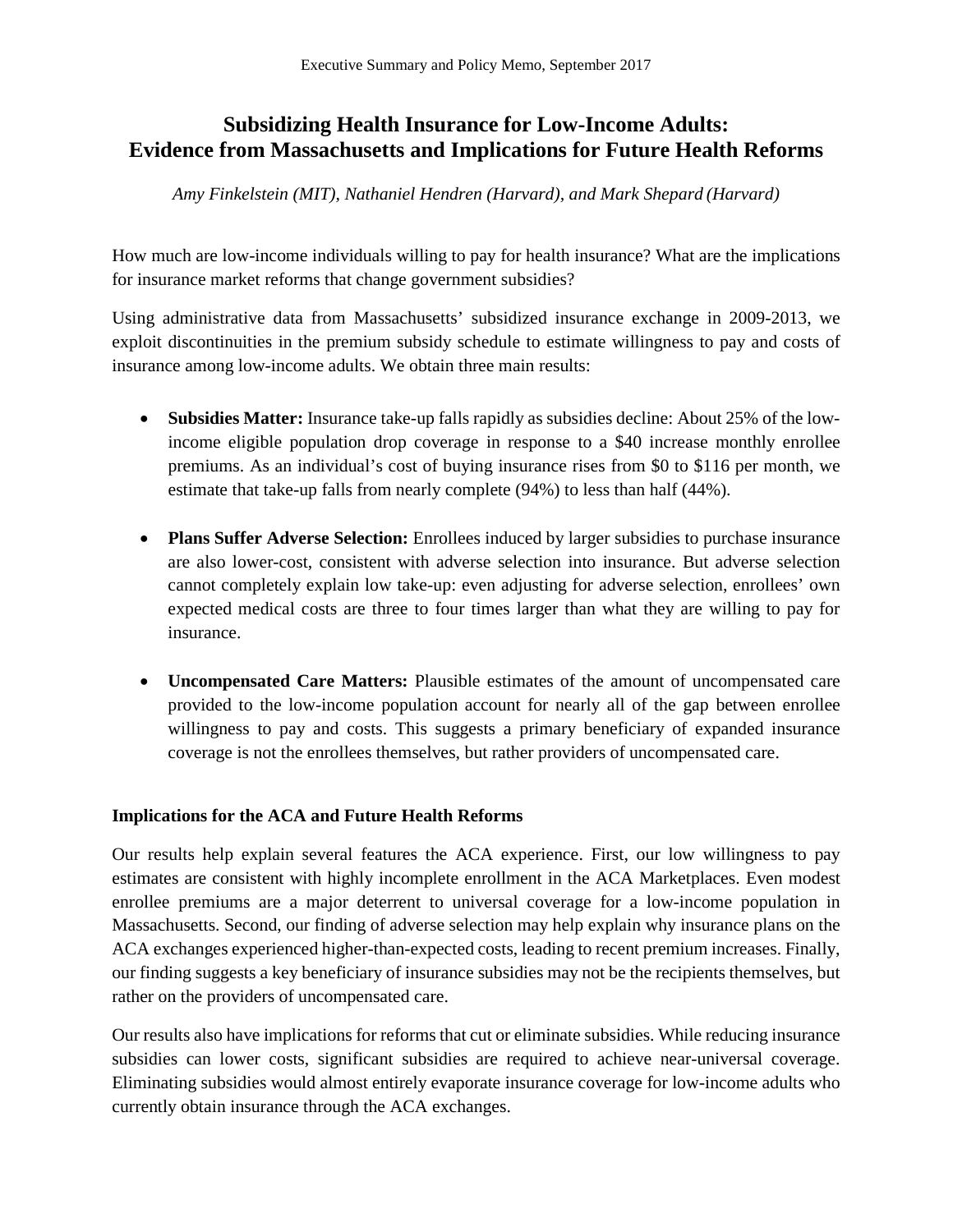## **Detailed Summary**

#### *Background: Commonwealth Care in MA*

Established in the state's 2006 health care reform, Commonwealth Care (CommCare) offers heavily-subsidized private plans to nonelderly adults below 300% of poverty who do not have access to insurance through an employer or another public program but who are mandated to have coverage under Massachusetts law. We use a regression discontinuity design, together with administrative data on enrollment and medical costs, to estimate demand and cost for CommCare plans.

#### **FIGURE 1 CommCare Premiums by Income in 2011**



Our analysis exploits discontinuous drops in CommCare subsidies as incomes rise. Figure 1 shows the premiums owed by individuals for the least generous plan  $(P_L$  in green) and most generous plans  $(P<sub>H</sub>, in red)$  offered, along with the mandate penalty paid if they remain uninsured. The subsidy amount changed discretely at 150%, 200% and 250% of the federal poverty line (FPL). The cheapest plan's (post-subsidy) monthly enrollee premium increases by about \$40 at each of the discontinuities, and more generous plans experience a \$40 to \$50 increase in (postsubsidy) monthly enrollee premiums. These discontinuities in program rules provide identifying variation in enrollee premiums.

Figure 2 reports the fraction of the eligible population that enrolled in CommCare at each income level. At each threshold where premiums increase, we find significant reductions in insurance enrollment. For example, individuals at 149% of the federal poverty line pay \$0 for health insurance, whereas individuals at 151% of the federal poverty line pay \$39/month in premiums. This price increase reduces the percentage of individuals choosing to enroll from 94% to 70%.

#### **FIGURE 2 CommCare Enrollment by Income**



Aggregating our results, we estimate that a 75% subsidy requiring individuals to pay only 25% of their health insurance premiums would lead to less than 50% of eligible individuals enrolling. A 90% subsidy requiring individuals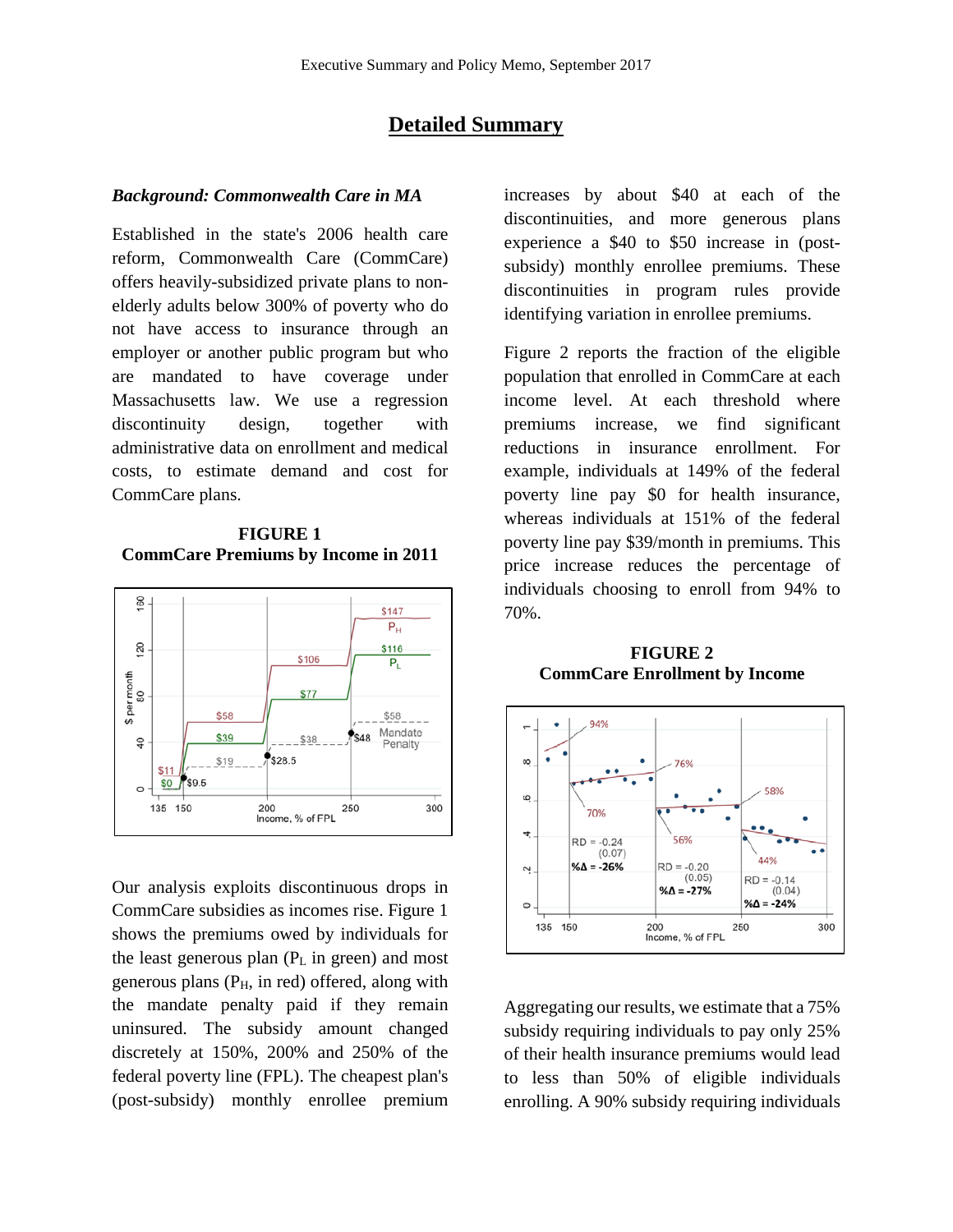to only pay 10% of their premiums would still leave 20% of eligible uninsured. Large price subsidies are required to reach near-universal coverage.

#### *Reasons for Low Enrollment: Adverse Selection and Uncompensated Care*

Why is enrollment so low even at heavilysubsidized prices? Our results suggest adverse selection provides one explanation, but it is not the entire story. Adverse selection describes a situation in which the enrollees who drop coverage when the premium increase are healthier (i.e. lower cost) than the average enrollee. Figure 3 shows evidence of this adverse selection by plotting the average monthly cost of enrollees at different income levels. The average cost increases at 150% of the FPL from about \$325 to \$370 per month as enrollee premiums increase by \$39. In other words, despite the presence of a coverage mandate, a higher enrollee premium causes lower cost enrollees to drop coverage and leads to higher cost risk pool among remaining enrollees.

#### **FIGURE 3 Average Enrollee Costs by Income**



However, we also find that enrollees' own costs imposed on the insurer are 3-4 times higher than individuals' willingness to pay throughout the eligible population. In this sense, adverse selection does not explain low enrollment even at heavily subsidized prices: enrollee's willingness to pay lies below their own cost they would impose on the insurance company.

Standard models of insurance suggest willingness to pay exceeds the insurance cost by a risk premium individuals are willing to pay to reduce exposure to risk. Why in this case do we find willingness to pay below cost?

Recent work has highlighted and quantified the significant role of uncompensated care provided to low-income populations (e.g. Coughlin et al. (2014); Finkelstein, Hendren, and Luttmer (2015)). These estimates suggest that low-income individuals pay roughly 20- 30% of their total medical expenditures. The remaining balance is either provided as charity/free care or left as unpaid bills.

In this sense, uncompensated care can provide a rationale for low willingness to pay and low enrollment even at highly subsidized prices. Enrollee willingness to pay is much closer to their own "net costs" (after subtracting uncompensated care they would have received while uninsured) than the gross costs they impose on the insurer.

A key implication of this is that insurance subsidies benefit not only the recipient directly, but also have spillover benefits to the providers of uncompensated care. The primary beneficiary of health insurance expansions may by the providers of uncompensated care, as opposed to the previously uninsured.